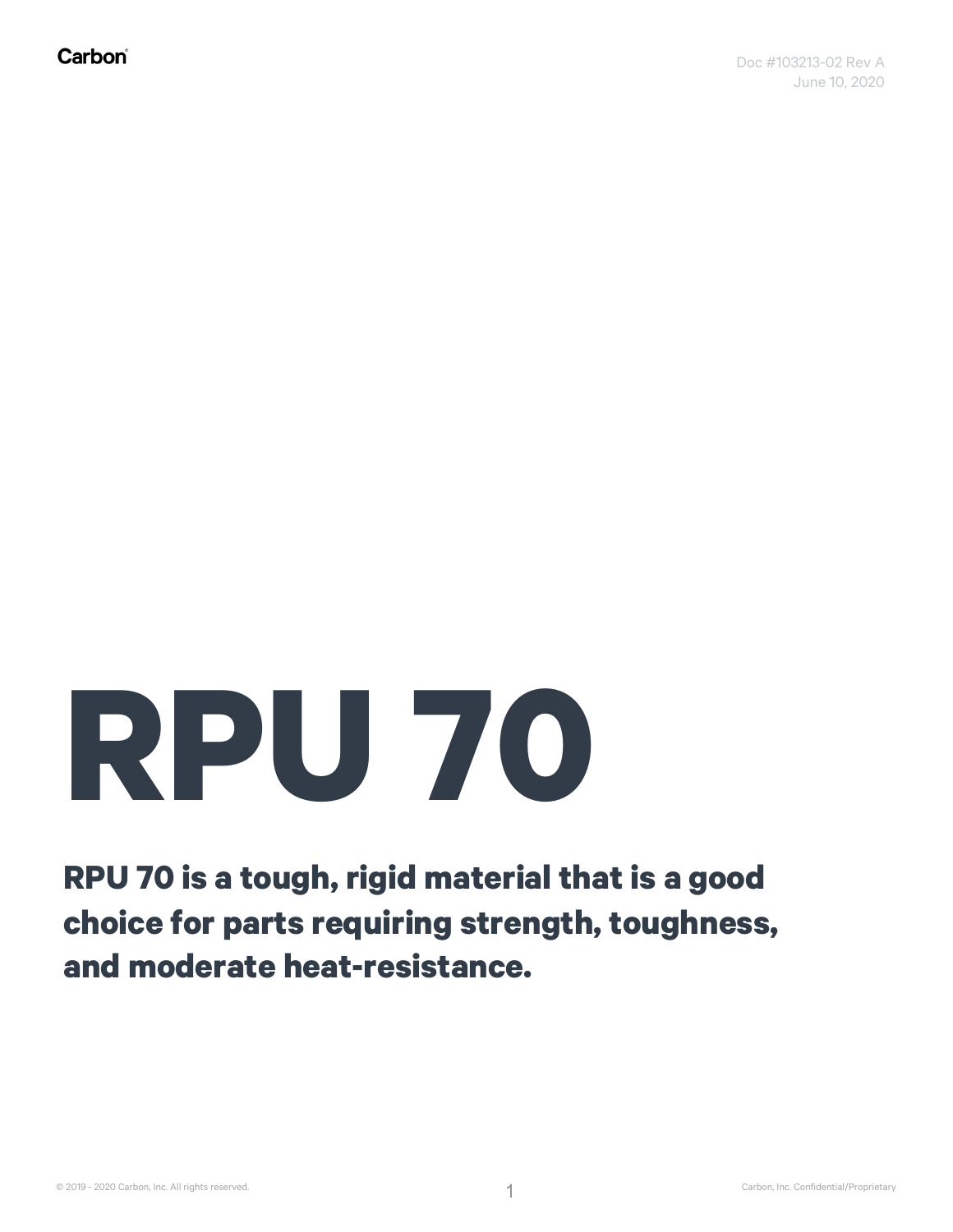#### Carbon

| <b>Tensile Properties</b><br>ASTM D638, Type I, 50 mm/min | <b>Metric</b> | <b>US</b> |
|-----------------------------------------------------------|---------------|-----------|
| Tensile Modulus                                           | 1700 MPa      | 245 ksi   |
| Yield Strength                                            | 40 MPa        | 6 ksi     |
| Strain at Yield                                           | 5%            | 5%        |
| Ultimate Tensile Strength                                 | 40 MPa        | 6 ksi     |
| Elongation at Break                                       | 30%           | 30%       |

| <b>Tensile Properties</b><br>ASTM D638, Type V, 10 mm/min | <b>Metric</b> | <b>US</b> |
|-----------------------------------------------------------|---------------|-----------|
| Tensile Modulus                                           | 1700 MPa      | 245 ksi   |
| Yield Strength                                            | 40 MPa        | 6 ksi     |
| Strain at Yield                                           | 5%            | 5%        |
| Ultimate Tensile Strength                                 | 40 MPa        | 6 ksi     |
| Elongation at Break                                       | 100%          | 100%      |

| <b>Flexural Properties</b><br>ASTM D790-B | <b>Metric</b> | <b>US</b> |
|-------------------------------------------|---------------|-----------|
| Flexural Stress at 5% strain              | 55 MPa        | 8 ksi     |
| Flexural Modulus (Chord, 0.5-1%)          | 1500 MPa      | 220 ksi   |

| <b>Impact Properties</b>                       | <b>Metric</b>           | <b>US</b>                   |
|------------------------------------------------|-------------------------|-----------------------------|
| Unnotched Charpy, ISO 179-1/1eA                | $35$ kJ/m <sup>2</sup>  | 17 ft- $ b/in^2 $           |
| Notched Charpy (Machined Notch), ISO 179-1/1eA | $1.5$ kJ/m <sup>2</sup> | $0.7$ ft-lb/in <sup>2</sup> |
| Unnotched Izod, ASTM D256                      | $300$ J/m               | 6 ft-Ib/in                  |
| Notched Izod (Machined Notch), ASTM D256       | 15 J/m                  | $0.3$ ft- $lb/in$           |

The information in this document includes values derived from printing various parts, reflects an approximation of the mean value of a range of values, and is intended for reference and comparison purposes only. This information should not be used for testing, design specification or quality control purposes. End-use material performance can be impacted by, but not limited to, design, processing, color treatment, operating and end-use conditions, test conditions, etc. Actual values will vary with build conditions. In addition, product specifications are subject to change without notice.

This information and Carbon's technical advice are given to you in good faith but without warranty. The application, use and processing of these and other Carbon products by you are beyond Carbon's control and, therefore, entirely your own responsibility. Carbon products are only to be used by you, subject to the terms of the written agreement by and between you and Carbon.

You are responsible for determining that the Carbon material is safe, lawful, and technically suitable for the intended application, as well as for identifying the proper disposal (or recycling) method consistent with applicable environmental laws and regulations. CARBON MAKES NO WARRANTIES OF ANY KIND, EXPRESSED OR IMPLIED, INCLUDING, BUT NOT LIMITED TO, THE WARRANTIES OF MERCHANTABILITY, FITNESS FOR A PARTICULAR USE, OR NON-INFRINGEMENT. Further, it is expressly understood and agreed that you assume and hereby expressly release Carbon from all liability, in tort, contract or otherwise, incurred in connection with the use of Carbon products, technical assistance and information. No license with respect to any intellectual property is implied.

Parts were processed using an M series printer and a Smart Part Washer with VF 1 as the solvent.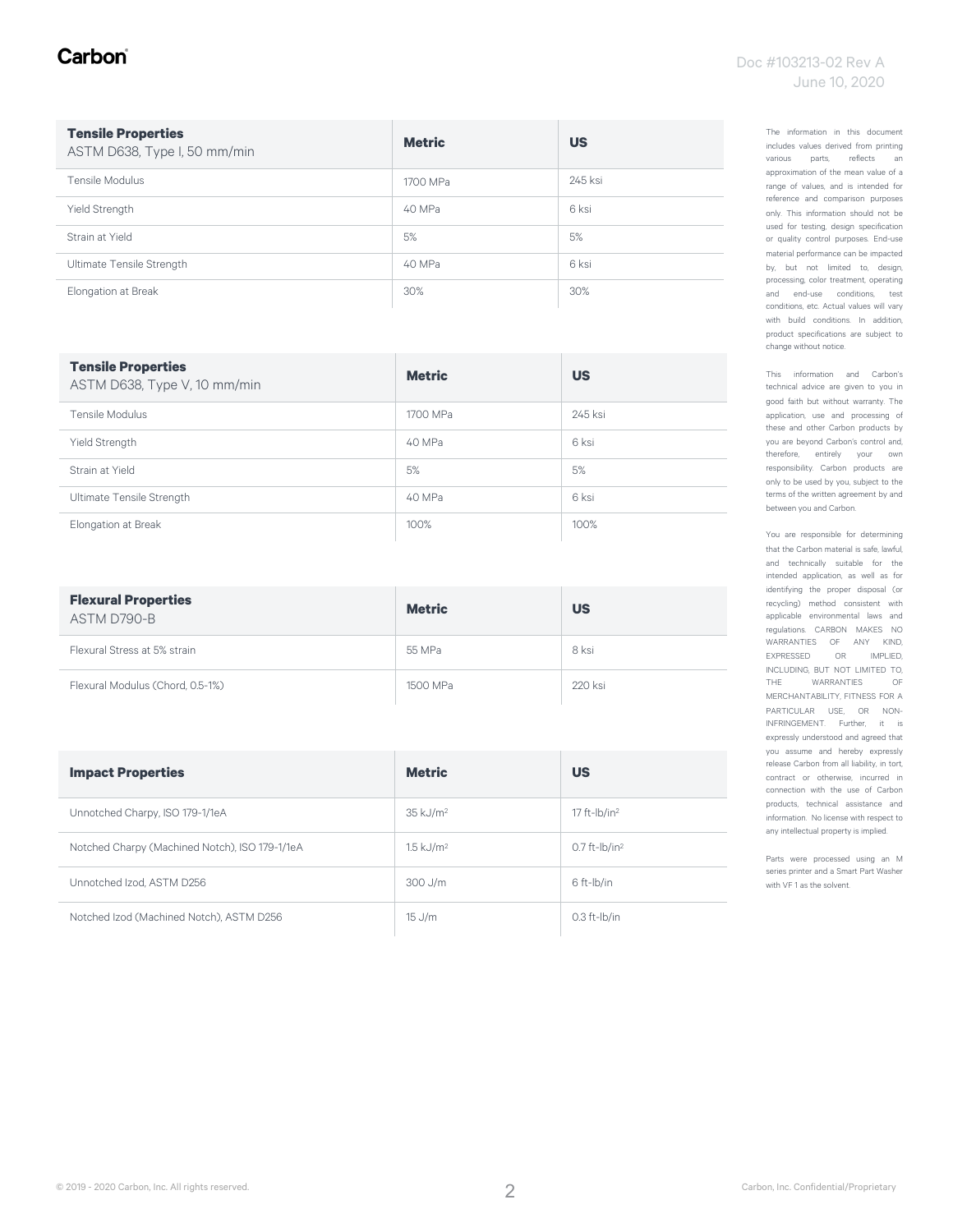#### Carbon

| <b>Thermal Properties</b>                                  | <b>Metric</b>          | <b>US</b>      |
|------------------------------------------------------------|------------------------|----------------|
| Heat Deflection Temperature at 0.455 MPa/66 psi, ASTM D648 | 60 °C                  | $140°$ F       |
| Heat Deflection Temperature at 1.82 MPa/264 psi, ASTM D648 | $45^{\circ}$ C         | 110°F          |
| Coefficient of Thermal Expansion (-40, 40 °C), ASTM E831   | $100$ ppm/ $\degree$ C | 50 ppm/°F      |
| Flammability, UL 94 (1.5mm,)                               | H <sub>B</sub>         | H <sub>B</sub> |

| <b>Dielectric/Electric Properties</b> |                     |
|---------------------------------------|---------------------|
| Dielectric Strength, ASTM D149        | 15.5 kV/mm          |
| Dielectric Constant, ASTM D150        | 3.3                 |
| Dissipation Factor, ASTM D150         | 0.017               |
| Volume Resistivity, ASTM D257         | $8.0 F + 14$ ohm-cm |

| <b>General Properties</b>                            |                          |
|------------------------------------------------------|--------------------------|
| Hardness, ASTM D2240                                 | 80, Shore D              |
| Density, ASTM D792                                   | 1.08 $g/cm^{3}$          |
| Density (liquid resin)                               | $1.01$ g/cm <sup>3</sup> |
| Taber Abrasion, ASTM D4060, CS-17, 1 kg, 100% vacuum | 70 mg / 1000 cycles      |
| Water Absorption, Short Term (24 hours) ASTM D570    | 0.5%                     |
| Water Absorption, Long Term (14 days) ASTM D570      | $< 1.5\%$                |

The information in this document includes values derived from printing various parts, reflects an approximation of the mean value of a range of values, and is intended for reference and comparison purposes only. This information should not be used for testing, design specification or quality control purposes. End-use material performance can be impacted by, but not limited to, design, processing, color treatment, operating and end-use conditions, test conditions, etc. Actual values will vary with build conditions. In addition, product specifications are subject to change without notice.

This information and Carbon's technical advice are given to you in good faith but without warranty. The application, use and processing of these and other Carbon products by you are beyond Carbon's control and, therefore, entirely your own responsibility. Carbon products are only to be used by you, subject to the terms of the written agreement by and between you and Carbon.

You are responsible for determining that the Carbon material is safe, lawful, and technically suitable for the intended application, as well as for identifying the proper disposal (or recycling) method consistent with applicable environmental laws and regulations. CARBON MAKES NO WARRANTIES OF ANY KIND, EXPRESSED OR IMPLIED, INCLUDING, BUT NOT LIMITED TO, THE WARRANTIES OF MERCHANTABILITY, FITNESS FOR A PARTICULAR USE, OR NON-INFRINGEMENT. Further, it is expressly understood and agreed that you assume and hereby expressly release Carbon from all liability, in tort, contract or otherwise, incurred in connection with the use of Carbon products, technical assistance and information. No license with respect to any intellectual property is implied.

Parts were processed using an M series printer and a Smart Part Washer with VF 1 as the solvent.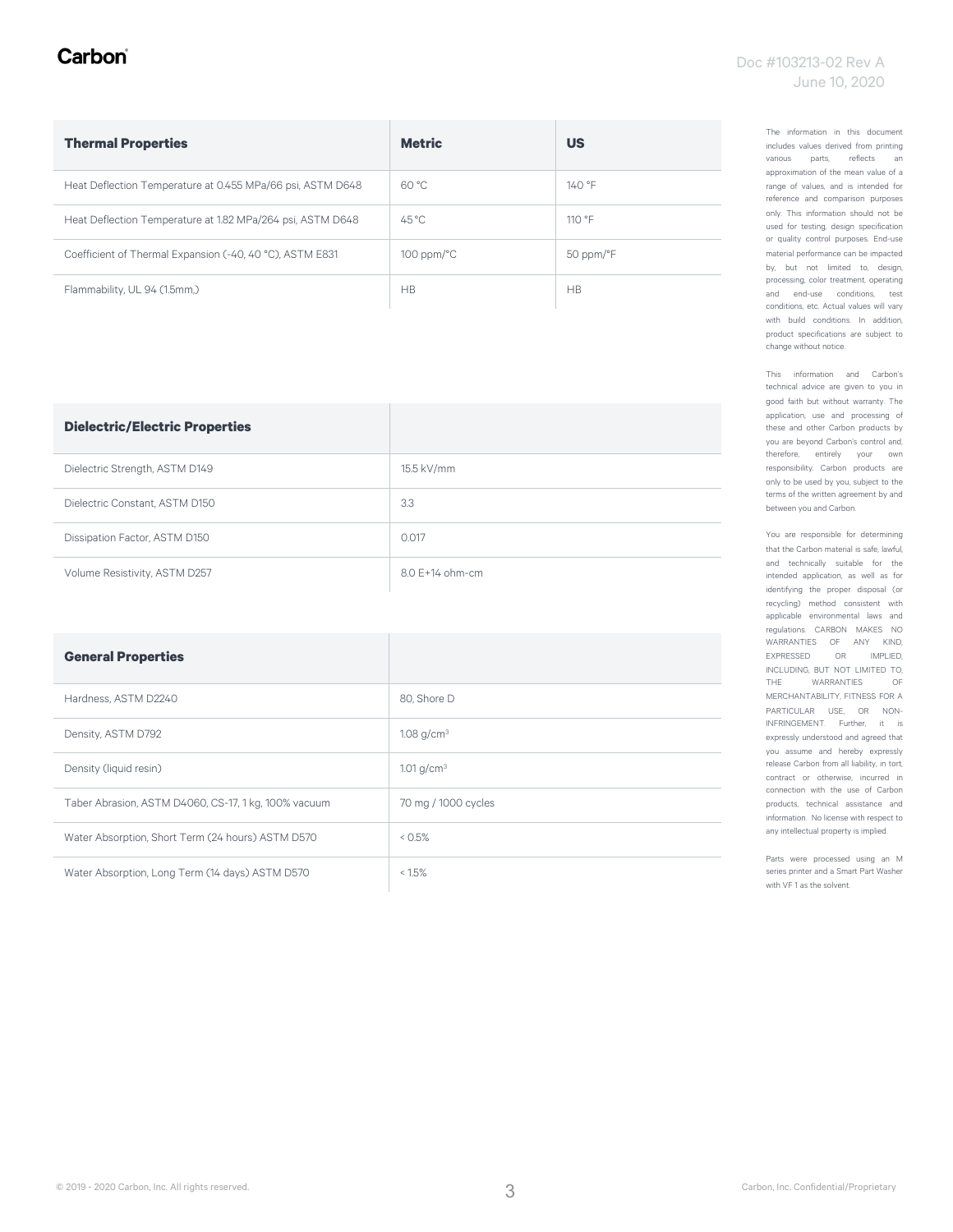Carbon®

# **RPU 70**

### **Extended TDS**

© 2019 - 2020 Carbon, Inc. All rights reserved. Carbon Carbon Carbon, Inc. Confidential/Proprietary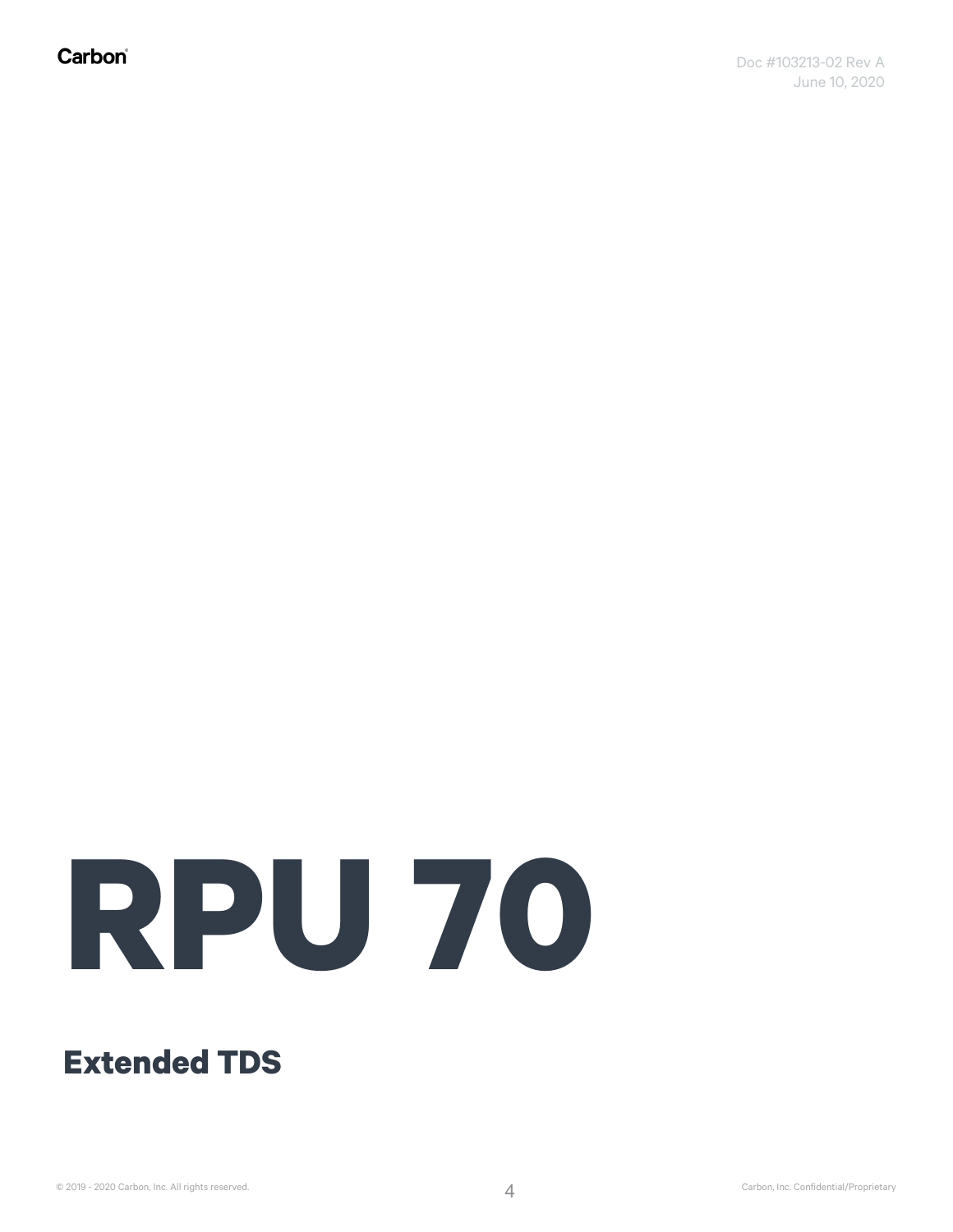## **RPU 70 Mechanical Properties**

#### **Representative Tensile Curve**

ASTM D638, Type I, 50 mm/min



#### **Representative Flexural Curve**

ASTM D790-B Samples are tested to 5% extension.

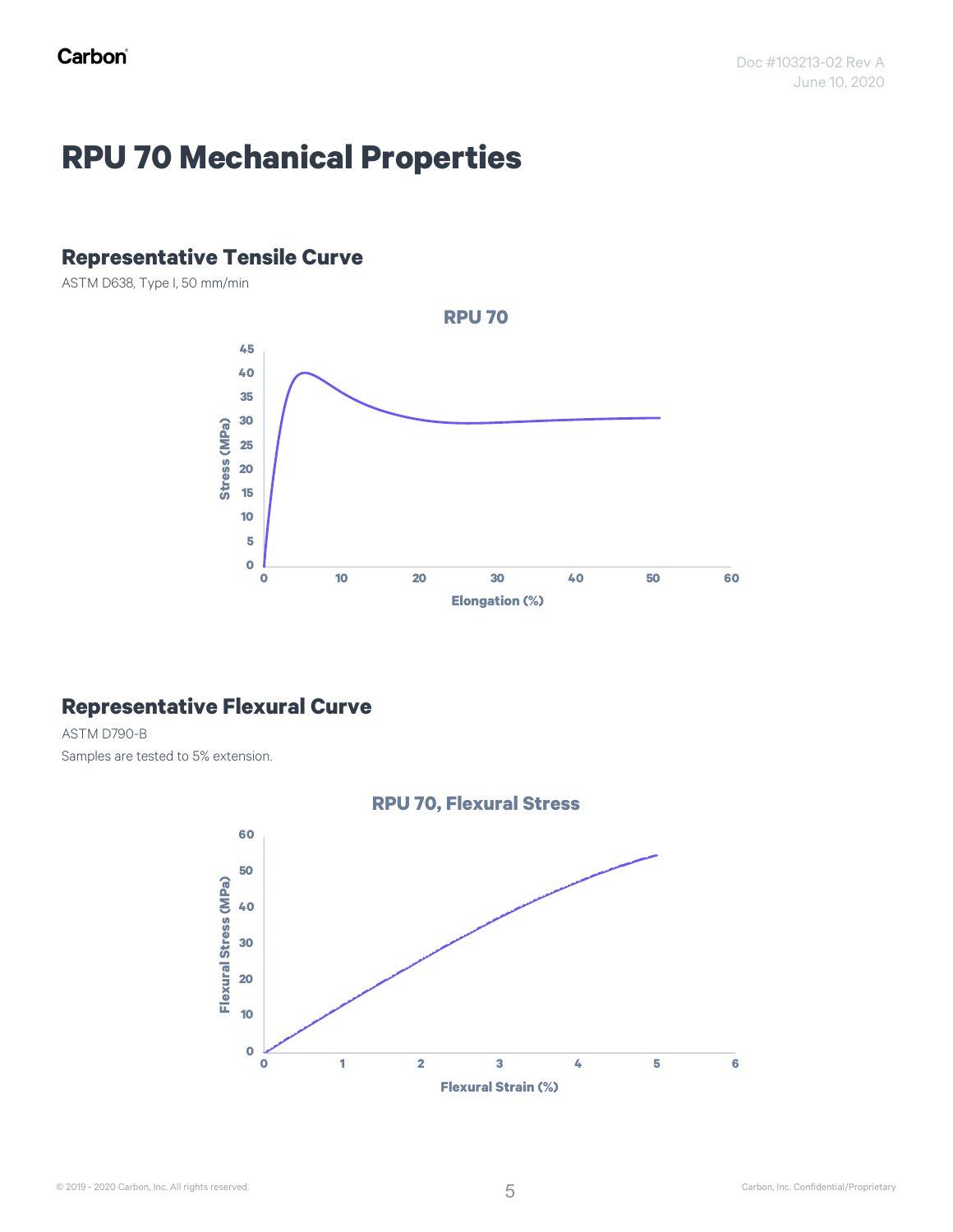## **RPU 70 Dynamic Mechanical Analysis (DMA)**

Dynamic mechanical analysis provides insight into the resin's viscoelastic properties across a range of temperatures. The figure below shows a temperature ramp of RPU 70. RPU 70 exhibits a storage modulus softening temperature at 75 °C. The peak in the tan(d) curves indicates that the glass transition temperature of RPU 70 is approximately 125 °C.



Standard: ASTM D4065 Instrument: TA DMA Q800 DMA Mode: Tension

Sample Dimensions: L=20mm, W=10mm, t=1mm (rectangular block)

Strain Amplitude: 0.1% (linear regime of viscoelasticity)

Oscillation frequency: 1 Hz

Temperature Range: -100ºC to 200ºC

Ramp Rate: 1.5 ºC/min

Print Conditions: Samples were hand-wiped and not washed with solvent. The thermal cure for all materials complies with the Carbon user manual. Values may differ based on post processing conditions.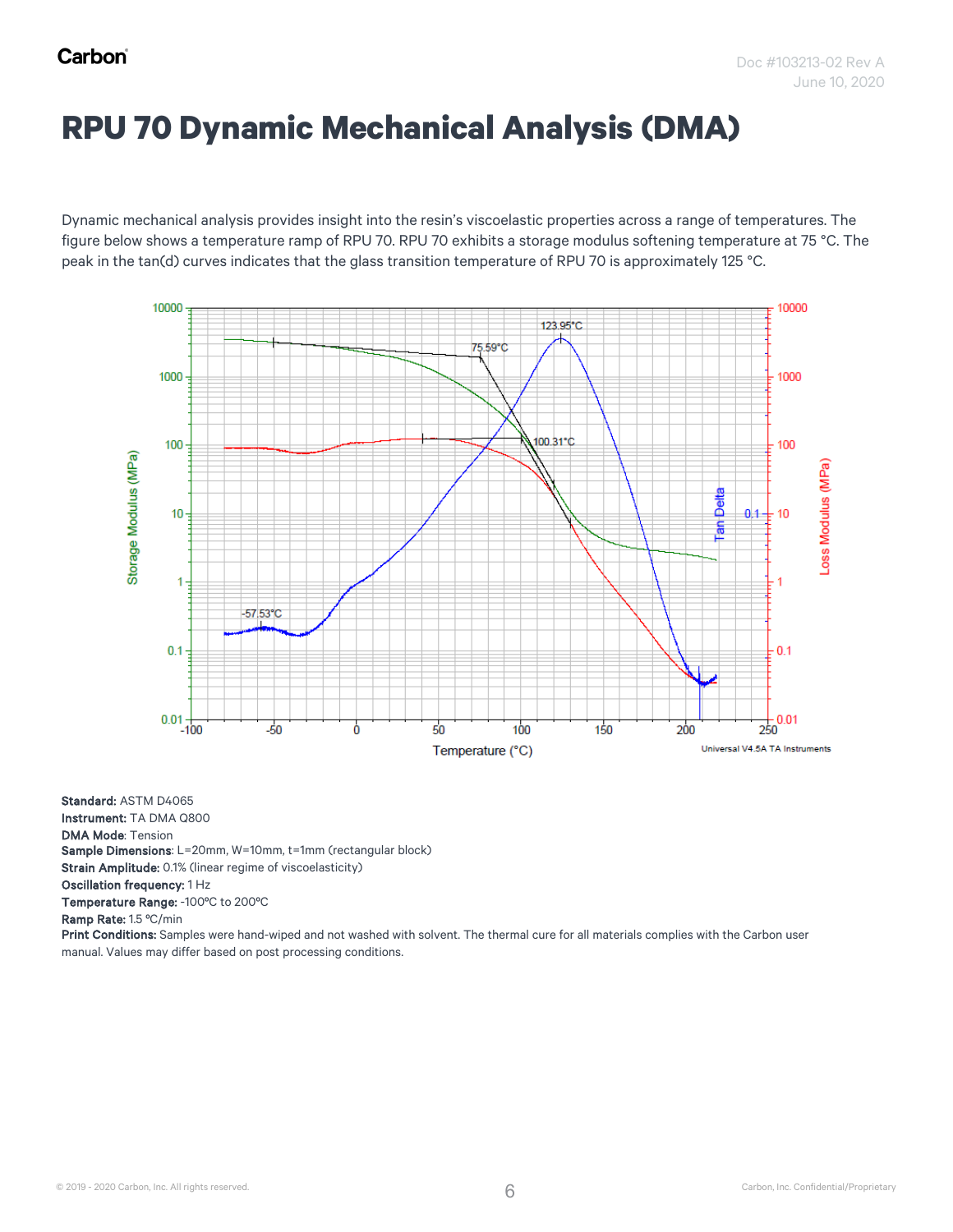## **RPU 70 Chemical Compatibility**

|                                                          | <b>Mass Gain*</b><br>(%) |
|----------------------------------------------------------|--------------------------|
| <b>Household Chemicals</b>                               |                          |
| <b>Bleach (NaClO, 5%)</b>                                | < 5%                     |
| Sanitizer (NH <sub>4</sub> Cl, 10%)                      | < 5%                     |
| <b>Distilled Water</b>                                   | < 5%                     |
| <b>Sunscreen (Banana Boat, SPF 50)</b>                   | < 5%                     |
| <b>Detergent (Tide, Original)</b>                        | < 5%                     |
| <b>Windex Powerized Formula</b>                          | < 5%                     |
| <b>Hydrogen Peroxide (30%)</b>                           | < 5%                     |
| Ethanol (95%)                                            | $15 - 30%$               |
| <b>Industrial Fluids</b>                                 |                          |
| <b>Engine Oil (Havoline SAE 5W-30)</b>                   | < 5%                     |
| <b>Brake Fluid (Castrol DOT-4)</b>                       | < 5%                     |
| Airplane Deicing Fluid (Type I Ethylene Glycol)          | < 5%                     |
| <b>Airplane Deicing Fluid (Type I Propylene Glycol)</b>  | < 5%                     |
| <b>Airplane Deicing Fluid (Type IV Ethylene Glycol)</b>  | < 5%                     |
| <b>Airplane Deicing Fluid (Type IV Propylene Glycol)</b> | < 5%                     |
| <b>Transmission Fluid (Havoline Synthetic ATF)</b>       | < 5%                     |
| <b>Engine Coolant (Havoline XLC, 50%/50% premixed)</b>   | < 5%                     |
| <b>Diesel (Chevron #2)</b>                               | < 5%                     |
| <b>Gasoline (Chevron #91)</b>                            | >30%                     |
| Skydrol 500B-4                                           | $5 - 15%$                |
| <b>Strong Acid/Base</b>                                  |                          |
| <b>Sulfuric Acid (30%)</b>                               | < 5%                     |
| Sodium Hydroxide (10%)                                   | < 5%                     |

*\*Percent weight gained after one week submersion following ASTM D543. Values do not represent changes in dimension or mechanical properties.*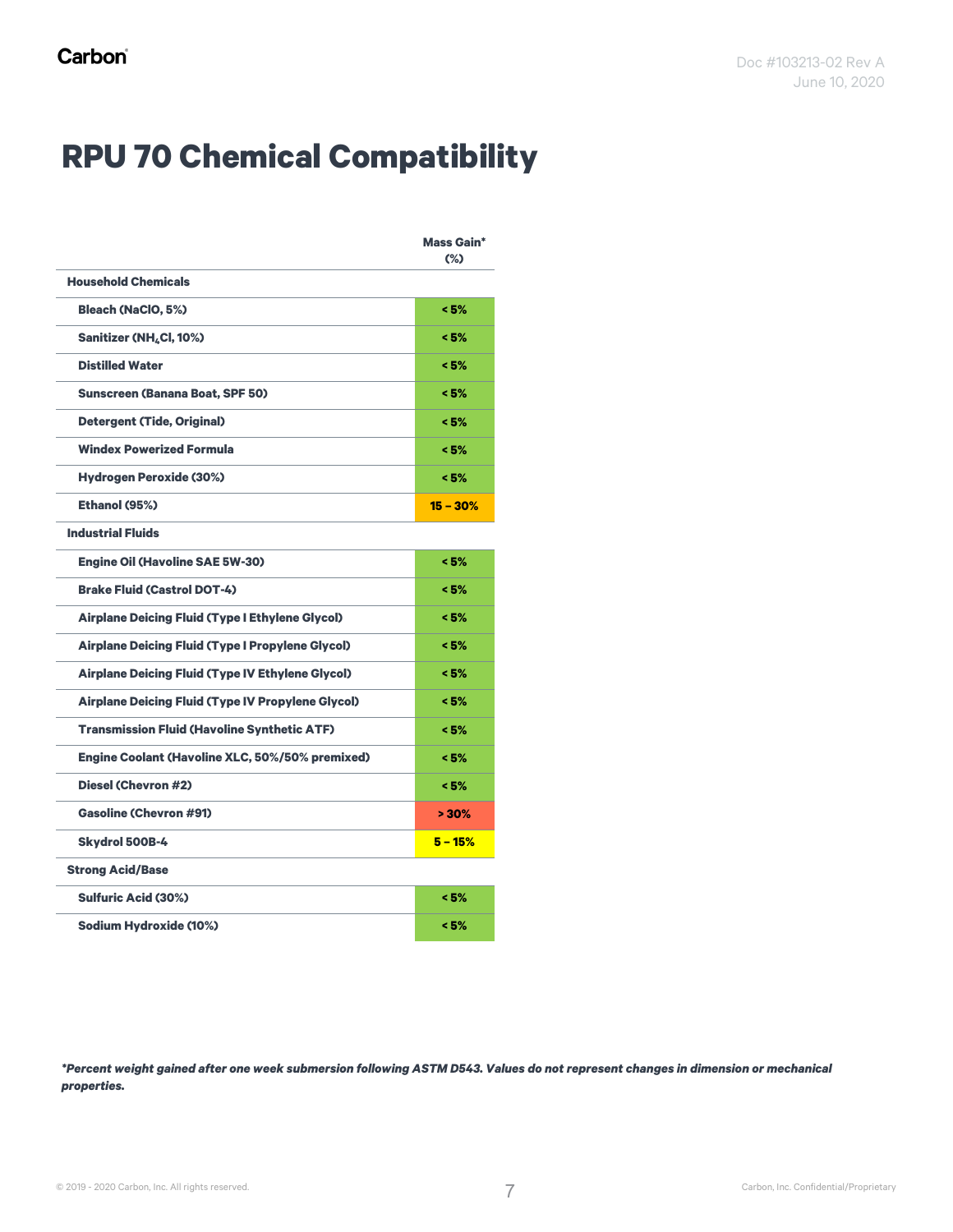## **RPU 70 UV Aging**

Natural polymer aging can occur in the presence of light, sun, and heat. Carbon evaluated the UV aging performance of RPU 70 using ASTM D4459, which is intended to simulate indoor exposure of solar radiation through glass. RPU 70 retained up to 46% of the original elongation at break after 96 hours of exposure.



**RPU 70 UV Aging**

ASTM 4459: Q-Sun XE-1, 0.8 W/m<sup>2</sup> at 420 nm, 55 °C ASTM D638: Type V, 10 mm/min, average values represented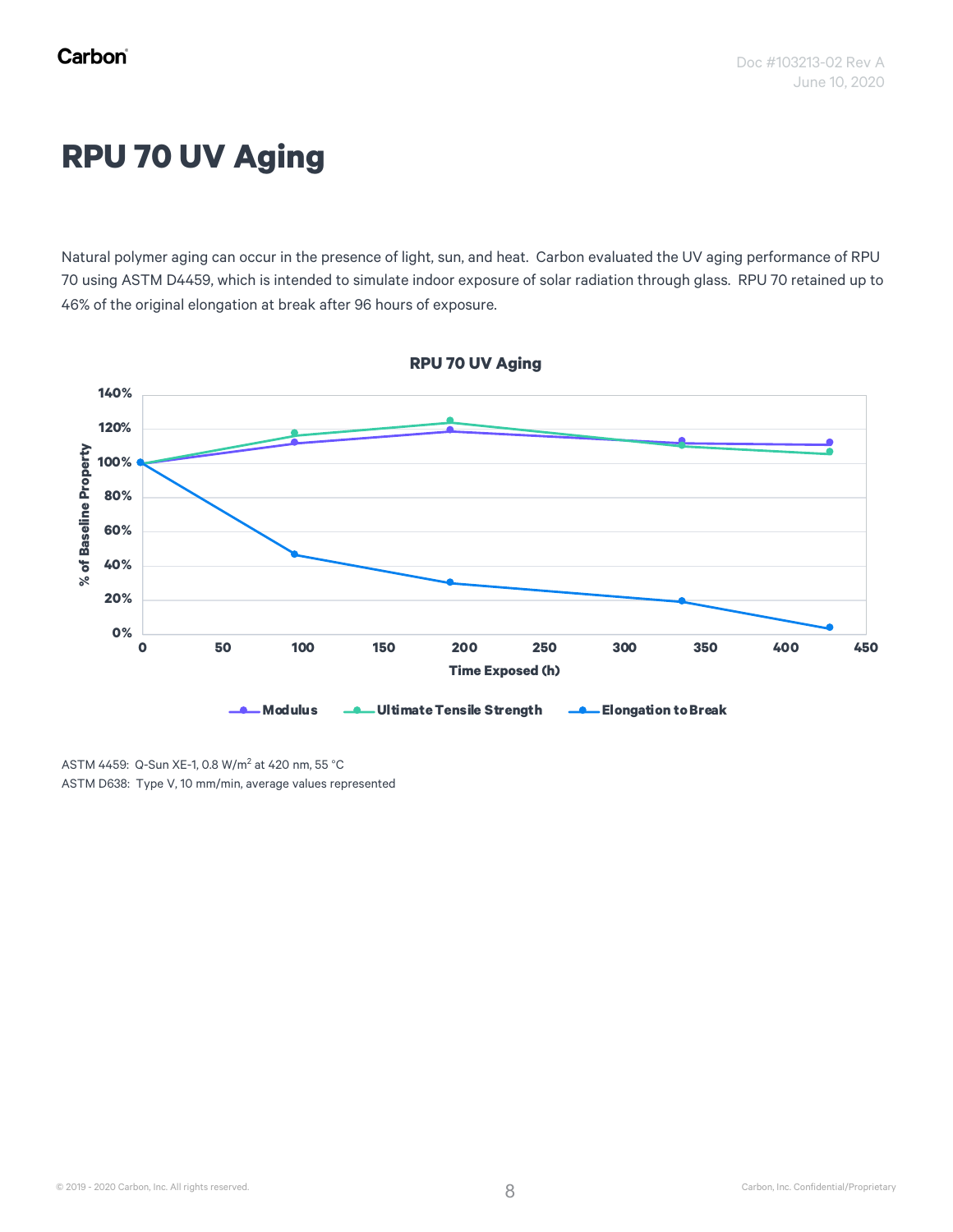### **RPU 70 Creep Behavior**

A creep test measures a polymer's rate of deformation under constant load at a fixed temperature and is a fundamental property for materials that need to operate under load. The figure below shows RPU 70 creeps up to 10% strain over 12 hours at 65 °C and 1.8 MPa applied load. Low creep behavior is necessary for dimensional stability over time and loads.